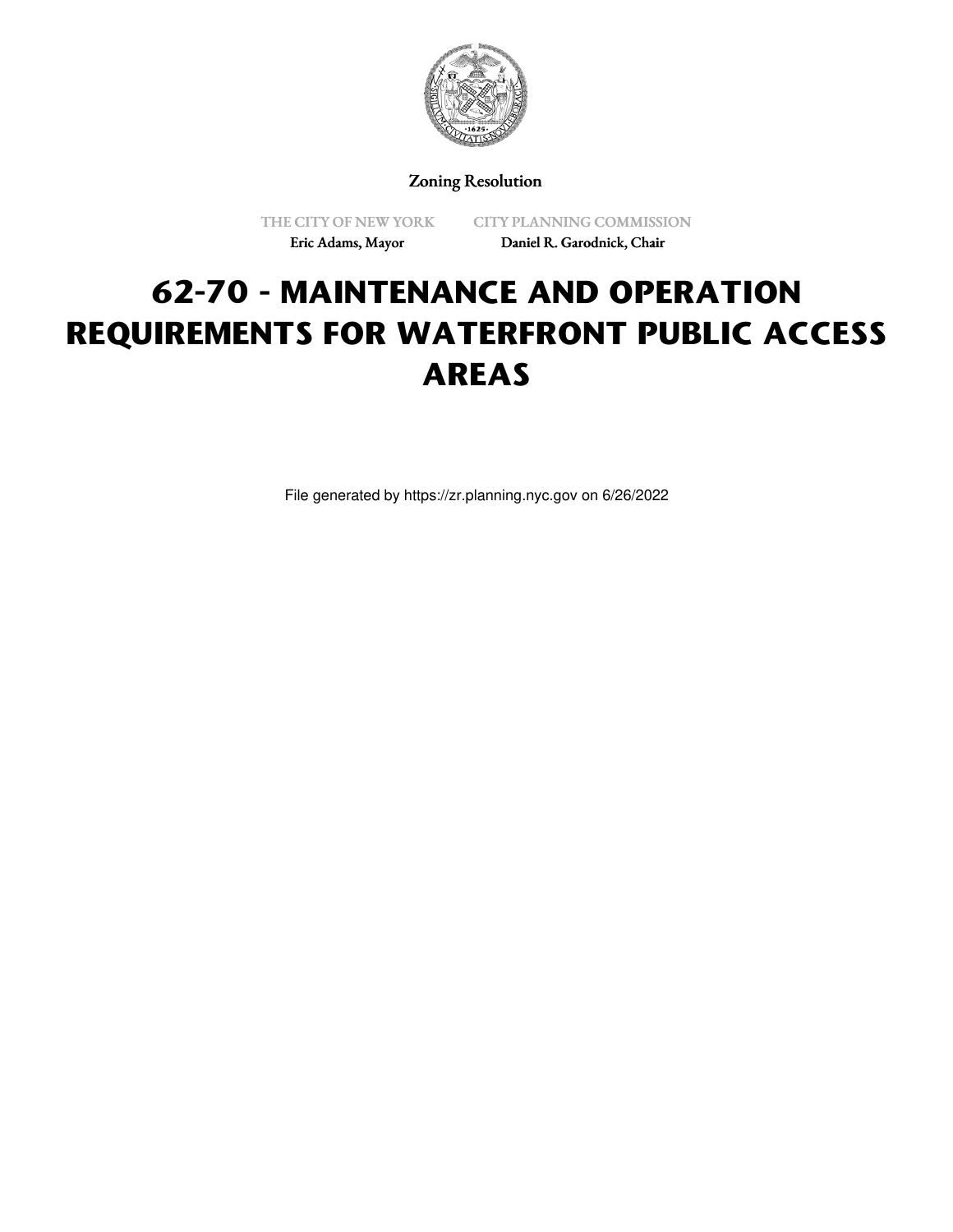# **62-70 - MAINTENANCE AND OPERATION REQUIREMENTS FOR WATERFRONT PUBLIC ACCESS AREAS**

LAST AMENDED 4/22/2009

## **62-71 - Operational Requirements**

LAST AMENDED 2/2/2011

(a) Hours of operation

All #waterfront public access areas# shall be open to the public at the times indicated in the table in this Section, except when required to be closed for repairs, and for no more than one day each year in order to preserve the private ownership of such area, as set forth in the maintenance and operation agreement required pursuant to Section 62-74 (Requirements for Recordation).

#### HOURS OF OPERATION FOR WATERFRONT PUBLIC ACCESS AREAS

| <b>Districts</b>                                                                                                                                                                         | April 15 to October<br>31 | November 1 to April<br>14 |
|------------------------------------------------------------------------------------------------------------------------------------------------------------------------------------------|---------------------------|---------------------------|
| #Zoning lots# containing<br>#predominantly# #community<br>facility# #uses# in:<br><b>R3R4R5</b><br>C1 or C2 in R3 thru R5<br>C <sub>3</sub> C <sub>4</sub> -1 C <sub>8</sub><br>M1 M2 M3 | Dawn to dusk*             | Dawn to dusk*             |
| #Zoning lots# containing                                                                                                                                                                 | Dawn to dusk or           | Dawn to dusk or           |
| #predominantly# #commercial#                                                                                                                                                             | business closing,         | business closing,         |
| #uses# in all districts                                                                                                                                                                  | whichever is later**      | whichever is later**      |
| All other #zoning lots# providing                                                                                                                                                        | 6:00 A.M. to 10:00        | $7:00$ A.M, to $8:00$     |
| #waterfront public access areas#                                                                                                                                                         | P.M.                      | P.M.                      |

Dawn shall be defined as one half hour before sunrise, and dusk shall be defined as one half hour after sunset

\*\* #Waterfront public access areas# on #zoning lots# containing predominantly #commercial# #uses# shall not be required to be open to the public beyond 10 P.M. from April 15th to October 31st and 8 P.M. from November 1st to April 14th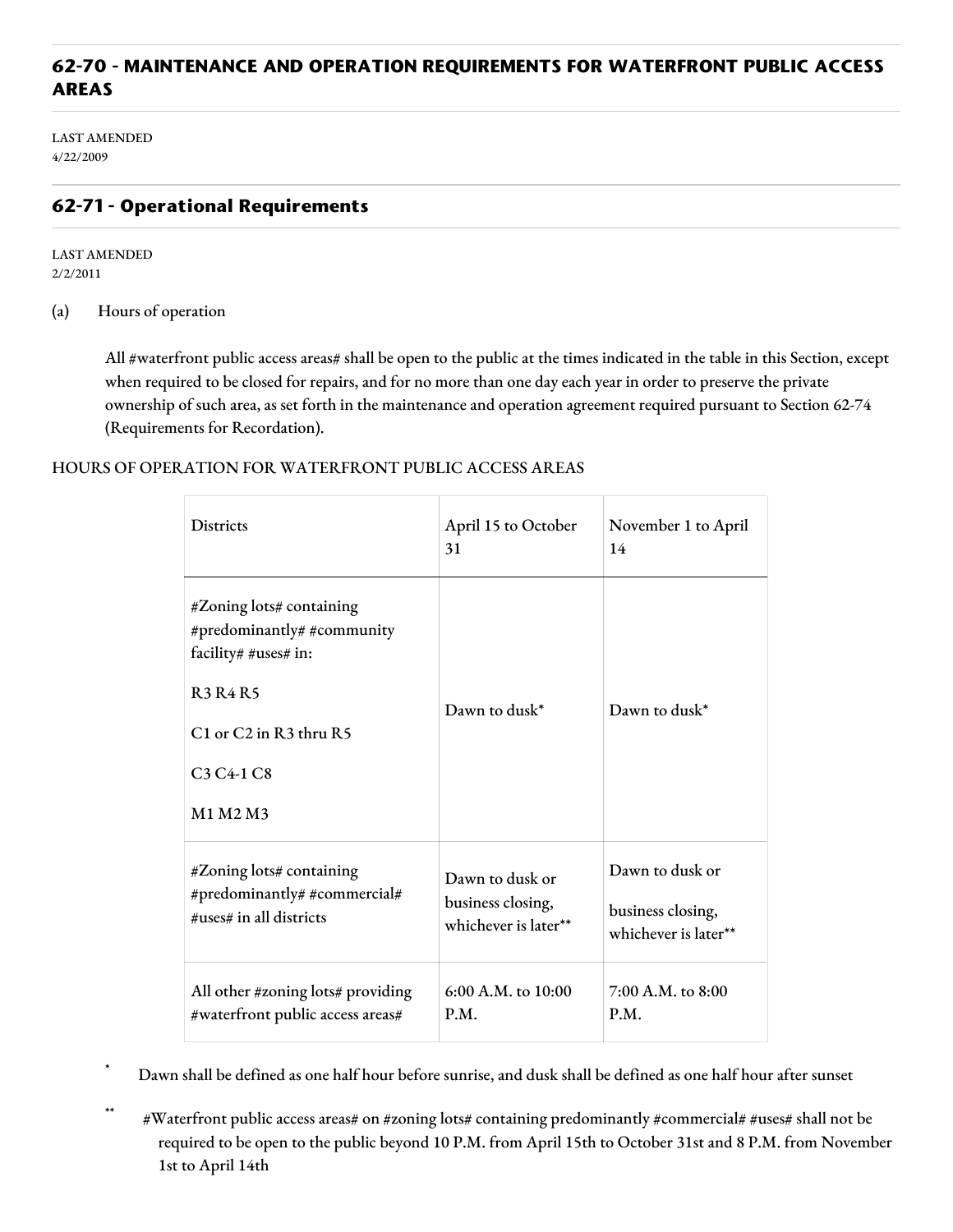#### (b) Rules of conduct

Rules of conduct for the #waterfront public access area# shall be established with the Department of Parks and Recreation and set forth in the maintenance and operation agreement as required pursuant to Section 62-74. Such rules of conduct shall not prohibit typical promenade activities consistent with public enjoyment of the waterfront, such as walking, jogging, sitting or reclining, gathering in small groups, or consumption of food or non-alcoholic beverages.

### **62-72 - Performance and Maintenance Requirements**

#### LAST AMENDED 4/22/2009

- (a) Performance and maintenance
	- (1) The property owner shall be responsible for the completion and maintenance of all required #waterfront public access areas# on the #zoning lot#. No certificate of occupancy shall be issued until all required #waterfront public access area# improvements are completed except as otherwise provided in a phasing plan pursuant to Sections 62-811 (Waterfront public access and visual corridors) or 62-822 (Modification of waterfront public access area and visual corridor requirements).
	- (2) To ensure the maintenance of the #waterfront public access areas#, prior to obtaining any certificate of occupancy, the property owner shall post security in the form of a maintenance bond, letter of credit or other security acceptable to the Department of Parks and Recreation (DPR), with the DPR in an amount certified by a registered architect or landscape architect to be sufficient to cover 125 percent of the cost of maintaining the #waterfront public access areas# for a 12 month period following final completion of such #waterfront public access areas#. The security shall be replaced every five years with a new security in an amount sufficient to cover 125 percent of the current annual cost of maintaining the #waterfront public access areas#, as certified by a registered architect or landscape architect. The security shall be in effect for the life of the #development#.
- (b) Maintenance and liability

Any declaration by the owner, its successor or assigns, or agreement between the owner, its successor or assigns, and the City of New York, provided in accordance with Section 62-74 (Requirements for Recordation) regarding the maintenance and operation of a required #waterfront public access area# as established in Section 62-52 (Applicability of Waterfront Public Access Area Requirements), shall provide that:

- (1) the owner, its successor or assigns, will construct and be responsible for ordinary maintenance and repair of all such areas;
- (2) the City will indemnify and defend the owner, its successor or assigns, for judgments resulting from litigation of claims of personal injury on such areas in accordance with reasonable provisions and procedures in the declaration and the maintenance and operation agreement, provided that the owner, its successor or assigns, has fully complied with the design and maintenance requirements set forth in this Resolution and the maintenance and operation agreement; and
- (3) in the event such areas are destroyed or substantially damaged as a result of flood, storm, fire or other acts of God, reconstruction shall be the responsibility of the City, provided that such destruction or damage is not the result of the negligence of the owner, or of the owner's failure to construct or maintain such areas in accordance with the provisions of this Resolution and the maintenance and operation agreement.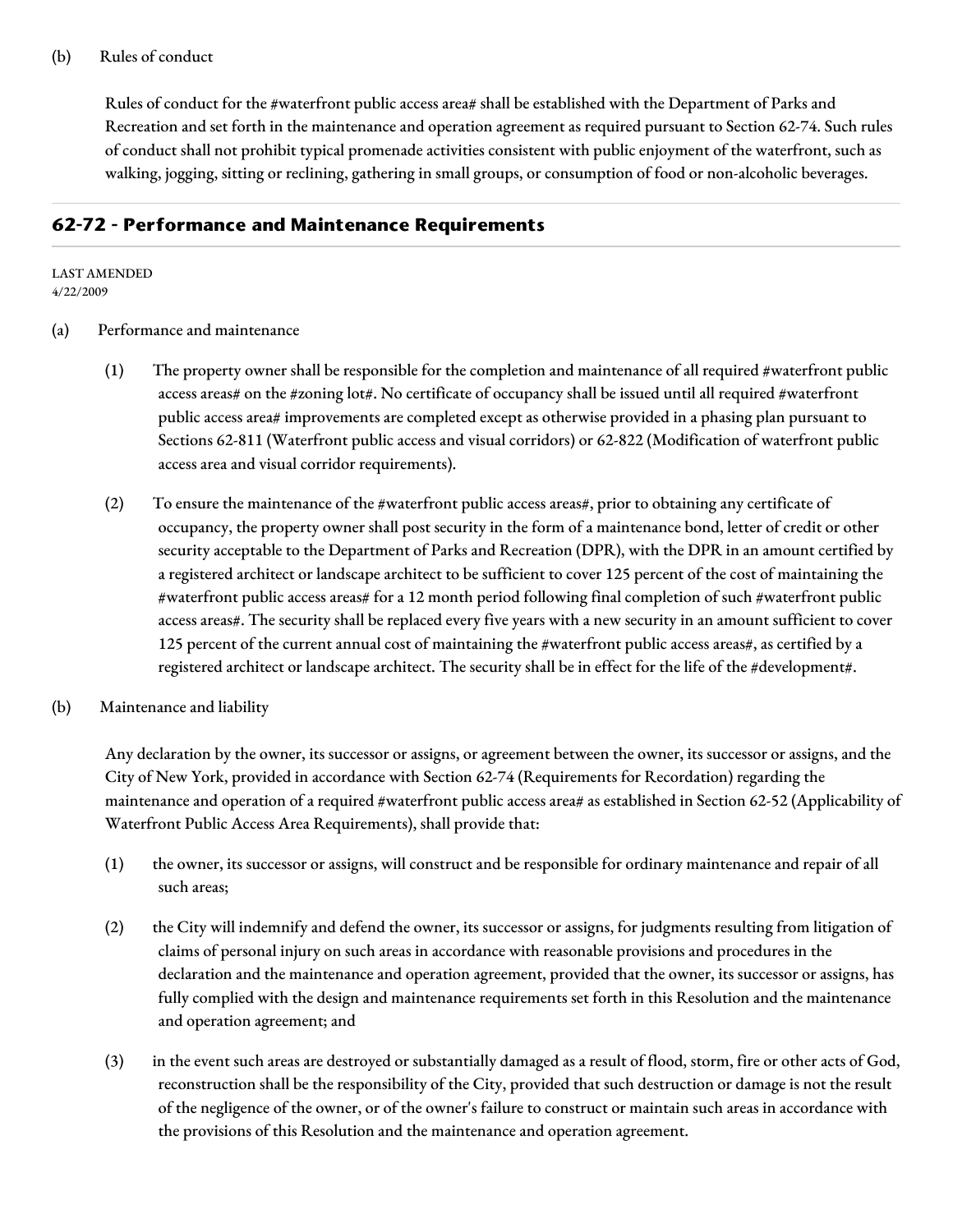### **62-73 - Request to Transfer Title to Certain Waterfront Public Access Areas**

LAST AMENDED 4/22/2009

- (a) The owner of a #zoning lot# on a #waterfront block# may, at the owner's option, and prior to commencement of design and construction of #waterfront public access areas#, make a request directed to the Office of the Mayor (Request) to transfer to the City of New York its fee simple absolute interest, free and clear of any encumbrances that are not deemed acceptable by the City, in the #waterfront public access area# on such #zoning lot#.
	- (1) The City may accept the Request, provided that transfer will be made in a manner acceptable to the Chairperson of the City Planning Commission and the Commissioner of Parks and Recreation, who may specify conditions for transfer including, without limitation, establishment by the owner of an account for the funding of ordinary maintenance of the #waterfront public access area# and a capital reserve or funding mechanism for future capital repair, and adequate guarantees of access to the #waterfront public access area# and, provided further, that transfer is made pursuant to such instruments, which shall be a condition of certification pursuant to Section 62-811 (Waterfront public access and visual corridors), paragraphs (b) and (c), as are necessary for implementation. Where the Request is for transfer of a phase of the #waterfront public access area# pursuant to a phased implementation of required public access areas certified by the Chairperson pursuant to Section 62-811 or authorized by the City Planning Commission pursuant to Section 62-822 (Modification of waterfront public access area and visual corridor requirements), the City shall consider, in determining whether to accept such Request, such factors as the size, location and access for purposes of maintenance, repair and reconstruction, of the phase which is the subject of the Request, and may require as a condition of acceptance that the owner make binding commitments to the transfer of subsequent phases.
	- (2) The Department of Parks and Recreation (DPR) shall review and approve the design and construction specifications for the #waterfront public access areas# proposed for transfer, and transfer of such areas shall be made prior to the issuance of any temporary or permanent certificate of occupancy for any part of the #development# for which such areas are required to be constructed, upon determination by the DPR that construction of such areas is complete, as required pursuant to Sections 62-50 (GENERAL REQUIREMENTS FOR VISUAL CORRIDORS AND WATERFRONT PUBLIC ACCESS AREAS) and 62-60 (DESIGN REQUIREMENTS FOR WATERFRONT PUBLIC ACCESS AREAS), and is in accordance with the previously approved design and construction specifications, except that signage required pursuant to Section 62- 654 may be replaced by DPR signage.
	- (3) The provisions of Section 62-72 (Performance and Maintenance Requirements), paragraphs (a)(2) and (b), shall not apply to any #waterfront public access area# transferred pursuant to this Section.

In the event of a transfer under this paragraph, (a), the #bulk# and parking computations for the #zoning lot# shall include the transferred property. Such transfer shall not be deemed to have created a #non-compliance#.

(b) For parcels identified in Waterfront Access Plan BK-1, the owners of two or more parcels may, either for purposes of certification pursuant to Section 62-811 or at any time thereafter, submit an alternate plan to the Chairperson for the joint maintenance and operation of #waterfront public access areas# on such parcels, through an association or other entity established for this purpose or by other method. Such plan may include, in addition to provisions for maintenance and operation, alternate provisions with respect to security, liability and any other matters set forth in Section 62-72, as well as special provisions for reporting and monitoring of compliance with obligations for maintenance and operation of the #waterfront public access areas#. Such plan and any instruments as are necessary for its implementation may be approved by the Chairperson and the Commissioner of Parks and Recreation upon a determination that: